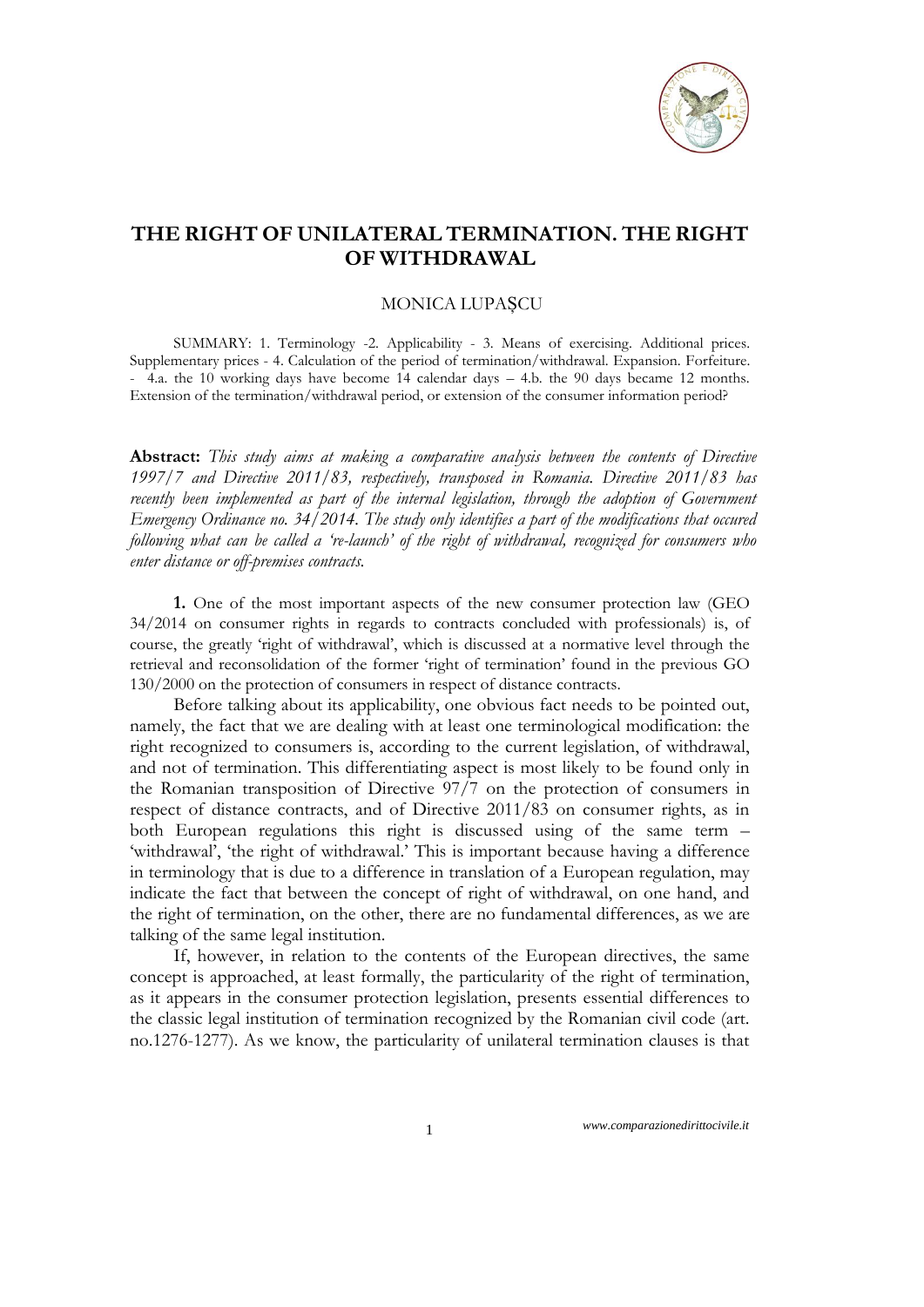

they operate exclusively *ex nunc*, once they are in effect, the contract is considered terminated only in the future, without any influence on what happened in the past. One initial effect would be that the performance executed under a unilaterally terminated agreement, remain gained by the party who received it. In addition, it is also considered that the clause through which a contractor was given the right to unilaterally terminate the contract, must NOT be confused, regardless of the name it is found under, with the clause of rescission, the effect of which results in the termination of the contract, usually with an *ex tunc* effect. Unilateral termination or repudiation (art. 1545 New Romanian Civil Code) does not mean a withdrawal of consent *ab origine*, because the party that exercises it wants to cease execution of the contract only in the future.

I have mentioned all those non-characteristics of the institution of termination to make an easier differentiation between it and the concept with the same name, found in GO no.130/2000 (the previous law). If we take into account the method in which the right of termination is exercised, as it was regulated in the previous law, we will observe that its main effect was, on the contrary, the retroactive dissolution of the contract. Activating the right of termination, in the form guaranteed by the consumer protection law, **did not operate only in the future, but directly reached the consent, it made its way to the origin of the contract.** The consumer had the possibility to exercise this right regardless of the other party's performances, and in fact, this happened more often because, as a result of exercising this right, it was possible to refuse the product/service **already** delivered by the seller/provider.

| 130/2000 on<br>GO<br>the<br>protection of consumers in respect<br>of distance contracts                                                                                                        | GEO 34/2014 on consumer<br>rights in regards to contracts<br>concluded with professionals                                                                                                                                                                              |
|------------------------------------------------------------------------------------------------------------------------------------------------------------------------------------------------|------------------------------------------------------------------------------------------------------------------------------------------------------------------------------------------------------------------------------------------------------------------------|
| <b>Article 7</b> – (1) The consumer<br>has the right to <b>unilaterally</b><br>terminate the distance contract<br>within 10 working days, without<br>penalty and without giving any<br>reason. | The<br>Article 9<br>right<br>$\alpha$<br>withdrawal<br>(1) Save where the exceptions<br>provided for in Article 16 apply, the<br>consumer shall have a period of 14<br>days to withdraw from a distance or<br>off-premises contract, without giving<br>any reason $()$ |

If we take into account the abovementioned aspects, one can reach the conclusion that the differences in terminology between GO 130/2000 and GEO 34/2014 are not exactly random. The use of the term "withdrawal" and not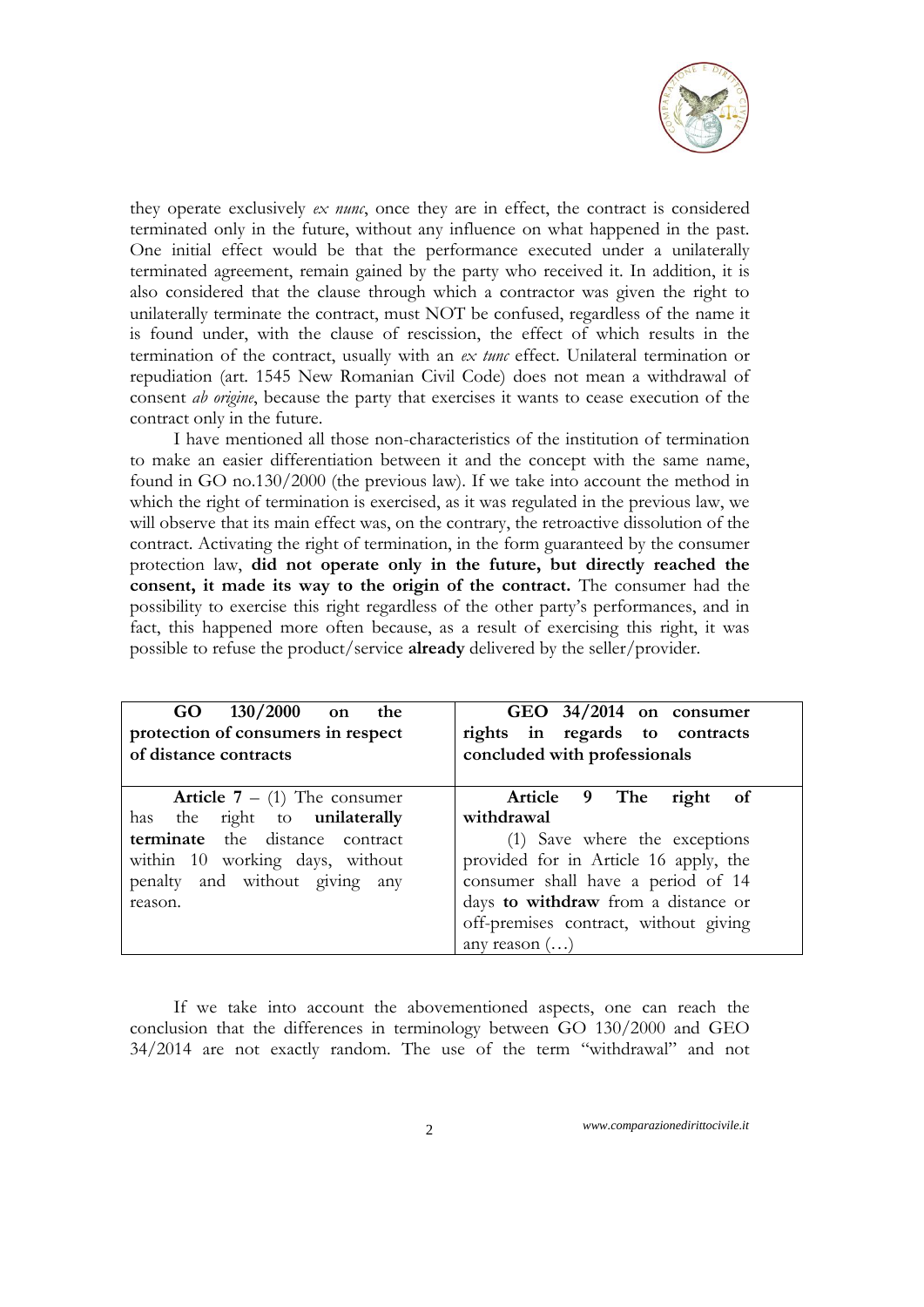

"termination", emphasizes the fact that we are not dealing with the institution of termination, or that, at least, the effects of exercising the right recognized by the consumer protection are different, with aim towards the retroactive dissolution of the contract between parties, and not just in the future, a fact that brings it closer to the **institution of termination**, especially if we consider its link to the consent.

As you can see, the right regulated in the previous legislation under the name of 'right of termination' has the same effects as the right regulated by GEO no 34/2014; the different terminology is the means by which the legislator has seen fit to warn regarding some specific (and special) effects of this form of termination, compared to the unilateral termination regulated in the New Romanian Civil Code.

**Concretely, we could consider that by exercising the right of withdrawal, a real dissolution of the distance contract occurs.** The consumer has the possibility, even after the conclusion of the contract, to dissolve the entire agreement, a fact that presents itself as an exceptional situation to the rule of binding force and contractual symmetry, principles on the basis of which the irrevocability cannot be accepted in its unilateral form. For a more detailed explanation of the exceptional character of the withdrawal provisions, one can consider the fact that the decision of withdrawal is made (of terminating the contract) **after** the moment in which the acceptance of the offer has reached the recipient (within the 14 days AFTER the conclusion of the contract); this is prohibited by the imperative norms of Article 1199 New Romanian Civil Code, which attests that: "after this time, the issue of withdrawal is out of the question, much less that of revocation, because once the acceptance has been received, the contract is considered concluded and it is already governed by the binding force principle."<sup>1</sup>

**2.** The right of withdrawal is not only recognized for consumers in respect to distance contracts (including online) but also to those who conclude off-premises contract. There are only four situations that are limitedly prescribed by the law, and which fall within the sphere of off-premises contracts, and these are identified by article 2, point 8 of GEO 34/2014:

a) the contract is concluded in the simultaneous physical presence of both the professional and the consumer in a place that is not the commercial premises of the professional;

b) the contract is concluded as a result of an offer from the consumer under the same circumstances as mentioned in point a);

c) the contract is concluded in the professional's commercial premises or through other means of distance communication, immediately after the consumer was approached personally and individually, in a place that is not the commercial property

<u>.</u>

*www.comparazionedirittocivile.it*

 $1$  Liviu Pop, Tratat Elementar de Drept Civil (2012).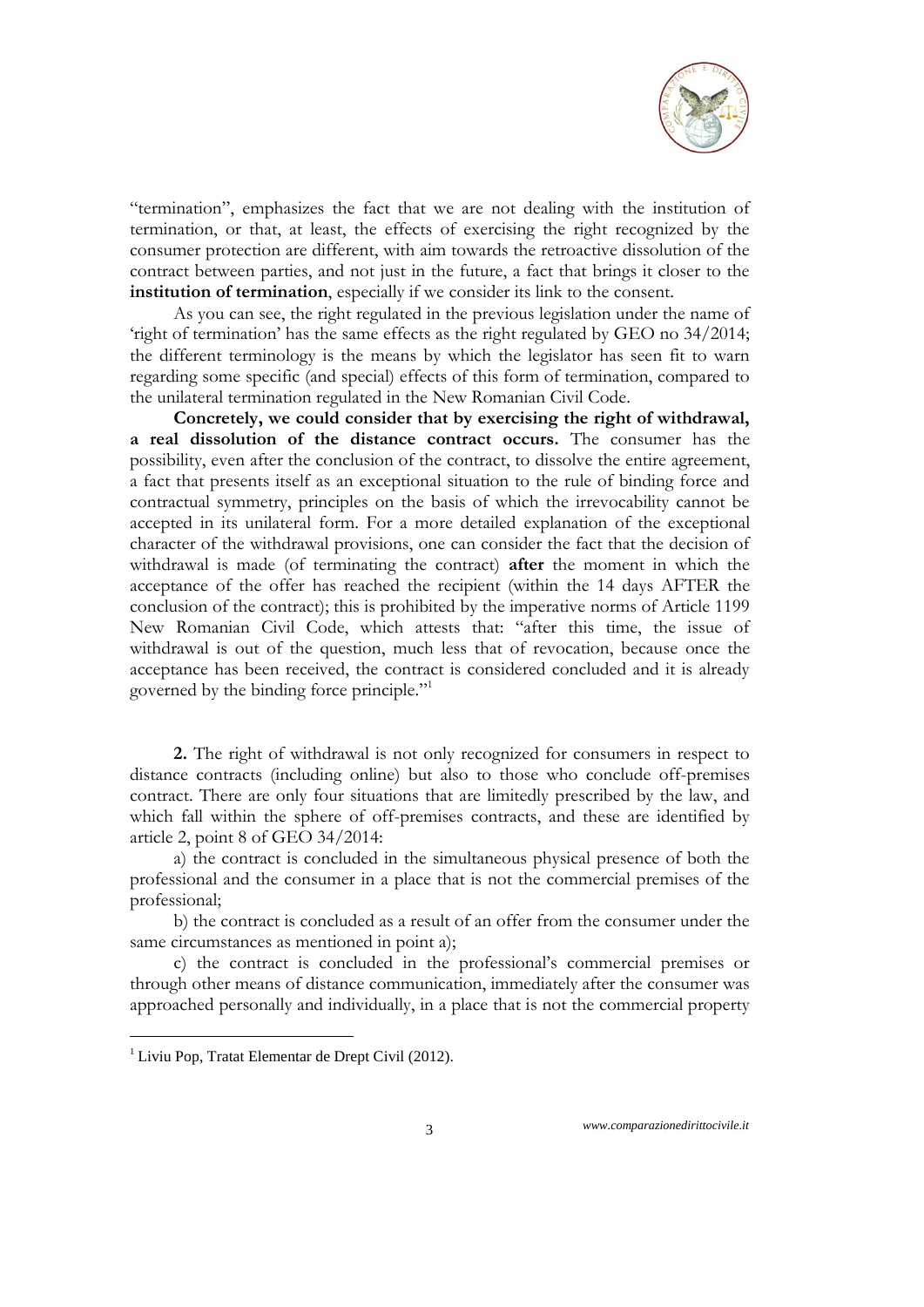

of the professional, in the simultaneous physical presence of both him as well as the consumer;

d) the contract is signed during the course of an excursion organized by the professional with the purpose or effect of promoting and selling products or goods to the consumer;

Points a, b and d) clearly describe circumstances in which, without a doubt, we are not dealing with distance contracts, the texts expressly mentioning the physical and simultaneous presence of both parties (either expressly, or deduced from the text in point d)). As opposed to these paragraphs, point c) identifies a situation that is on the edge between distance contracting and the contracting in which the consent is made through the physical presence of the parties. The contract is concluded at a distance, but there were no means of distance communication, the approach being made in person, prior to the conclusion, thus implying the physical presence of the contracting parties. I highlighted the fact that distance communication was not exclusively used in order to emphasize the fact that this contract would not have been considered at a distance anyway, because it did not meet the defined conditions for this type of contract: "any contract concluded between the trader and the consumer under an organized distance sales or service-provision scheme without the simultaneous physical presence of the trader and the consumer, with the exclusive use of one or more means of distance communication up to and including the time at which the contract is concluded."

I will dwell exactly on the particularity described in point c), because it transcribes the legislator's preference, who, in order to avoid a conflicting interpretation, also regulated the situation in which the contract is concluded through means of distance communication after the moment in which the consumer has been approached personally and individually, in a place that is not the commercial property of the professional (the trader). Therefore the moments prior to concluding the contract, in which the parties (the consumer and the professional, respectively) address each other offers, have a relevance for the applicability of this provision, as well as for the recognition of the right of withdrawal.

This regulation, meant to end the interpretation of the previous legislation that left this circumstance uncovered, is beneficial first and foremost for the consumer, whose rights will no longer only be recognized in typical situations, such as online contracting, in which distance communication is used throughout the entire precontractual period (as it is mentioned in the above definition), meaning that it includes the period BEFORE the date that the law considers to be the conclusion date of the contract.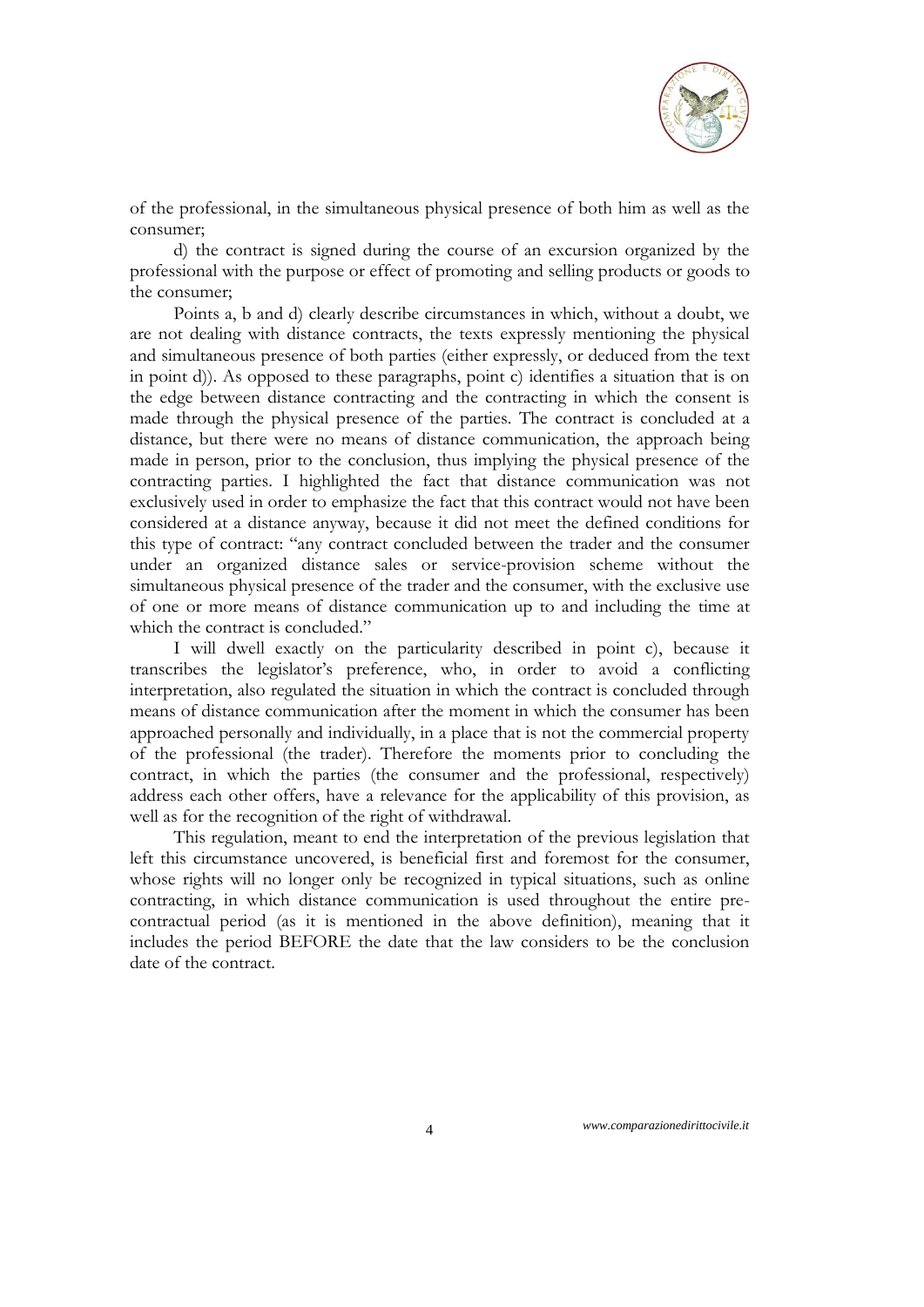

| <b>GO</b><br>130/2000<br>on the protection<br>$\alpha$ | GEO 34/2014 on consumer rights in regards to                    |
|--------------------------------------------------------|-----------------------------------------------------------------|
| consumers in respect of distance contracts             | contracts concluded with professionals                          |
| <b>Article 7</b> – (1) The consumer has the right to   | <b>ARTICLE 9 The right of withdrawal</b>                        |
| unilaterally terminate the distance contract           | (1) Save where the exceptions provided for in Article 16        |
| within 10 working days, without penalty and            | apply, the consumer shall have a period of 14 days to           |
| without giving any reason. The only charges            | withdraw from a distance or off-premises contract, without      |
| that may be made to the consumer because of            | giving any reason and without incurring any costs other         |
| the exercise of his right of withdrawal is the         | than those provided for in Article 13(3) and Article 14.        |
| direct cost of returning the goods                     |                                                                 |
|                                                        |                                                                 |
|                                                        | Article 13. (3) Notwithstanding paragraph (1), the trader       |
|                                                        | shall not be required to reimburse the supplementary costs,     |
|                                                        | if the consumer has expressly opted for a type of delivery      |
|                                                        | other than the standard delivery offered by the trader.         |
|                                                        | Article 14 (2) The consumer incurs only the direct costs of     |
|                                                        | returning the goods, with the exception of the case in          |
|                                                        | which the trader agrees to pay those costs or in which the      |
|                                                        | trader has failed to inform the consumer that the consumer      |
|                                                        | will be liable to pay these costs.                              |
|                                                        | (3) The consumer shall only be liable for any <b>diminished</b> |
|                                                        | value of the goods resulting from the handling of the           |
|                                                        | goods other than what is necessary to establish the nature,     |
|                                                        | characteristics and functioning of the goods.<br><b>The</b>     |
|                                                        | diminished value of the goods should not discourage the         |
|                                                        | consumer to exercise his right of withdrawal. The consumer      |
|                                                        | shall in any event not be liable for diminished value of the    |
|                                                        | goods where the trader has failed to provide notice of the      |
|                                                        | right of withdrawal in accordance with point (h) of Article     |
|                                                        | $6(1)$ .                                                        |

As one can observe from the above-mentioned definition, the right of termination, and withdrawal, respectively (in the current law) represents the possibility given to the consumer of withdrawing from a contract concluded at a distance, or offpremises, without motivating his decision. The final mention is important ('without motivating his decision') and emphasizes the fact that recognition does not only operate when the deficiencies of the goods are noticed, or any other lack of fulfillment of the trader/party's obligations, making it clear that we are not dealing with a termination, but with a contractual withdrawal, a withdrawal of consent – a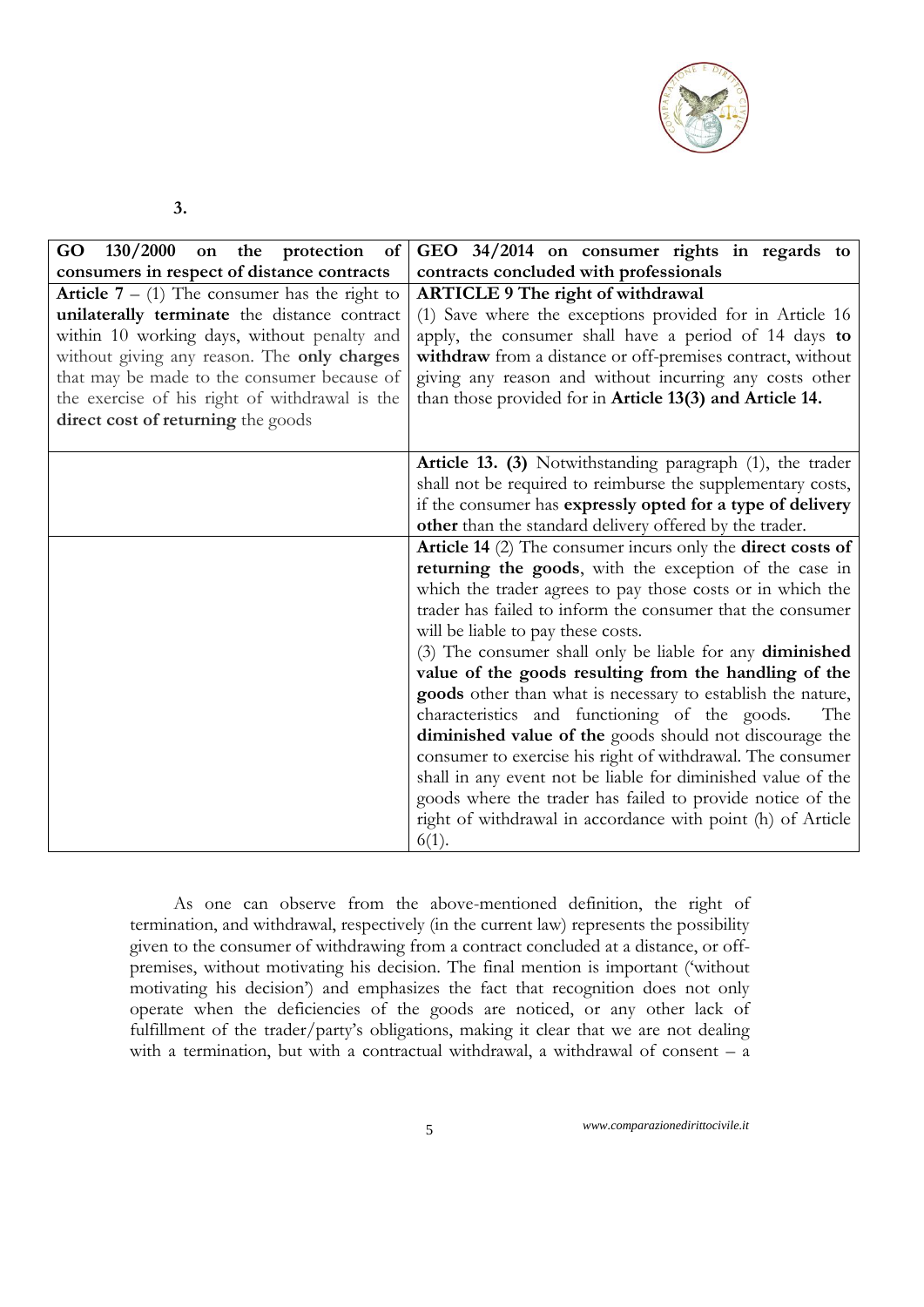

form of 'changing one's mind' regarding the contracting and all its elements – as I said, a true dissolution of the entire contract.

Regarding the right regulated in the previous law, in addition to not needing to provide a reason, the consumer's right to not have any penalties imposed upon him is recognized, and it is expressly provided that the only costs the consumer will be liable for are the "direct cost of returning the goods" – meaning the costs of transportation.

The provisions of the previous regulation had as an effect an elimination of the cases in which the right in question, although recognized by the law, was actually limited by the providers/traders to services/products purchased at a distance, by compensation clauses that would be applicable to the consumer who would exercise his right of termination. The clear mention in the text that there will not be any "other penalties" imposed upon the consumer, refers and was applicable expressly in those situations, which had become a frequent practice and that, without such a clear mention, would affect the correct application of the law's provision, implicitly the right of termination.

As opposed to the previous regulation, the text of GO 34/2014 uses a different expression, in the sense that those penalties are no longer expressly provided, only stating the fact that the consumer will not be liable for 'any costs other than those provided for in Article 13(3) and Article 14.'

The sphere of what these 'costs' mean is identified by reference to certain elements expressly not included in it, such as those provided in article 13, paragraph 3, and article 14, respectively. In other words, from the interpretation of the law's text, one can understand that, outside of the return costs (by other means of transport, other than the standard) and the diminished value of the goods as a result of their sending/receiving, other costs cannot be imposed to the consumer.

In one opinion, the wording used in the text of the new law and the lack of any disposition that expressly includes 'penalties', are clues of the fact that the new legislation in the field would allow compensation clauses to be imposed to the consumer if he exercises the right of withdrawal. However, between the concept of 'penalty' and 'additional cost' (meaning any other cots imposed in addition to the selling price) there are real semantic differences, as the penalties are not considered supplemental prices/costs, but means of constraint, methods of sanctioning the failure to execute the contract.

Given the correlation between the institution of penalties and that of contractual rescission, another reason for which the current law no longer mentions penalties, could be the fact that these (the penalties) correspond exclusively to the situation in which the contract is terminated as a result of the failure to fulfill some obligations, whereas the unilateral termination and withdrawal rights are not correlated with the incidence of a situation in which the other party fails to fulfill its obligations. The termination, as well as the possibility of withdrawal, is recognized regardless of the manner in which the other party fulfills its contractual obligation,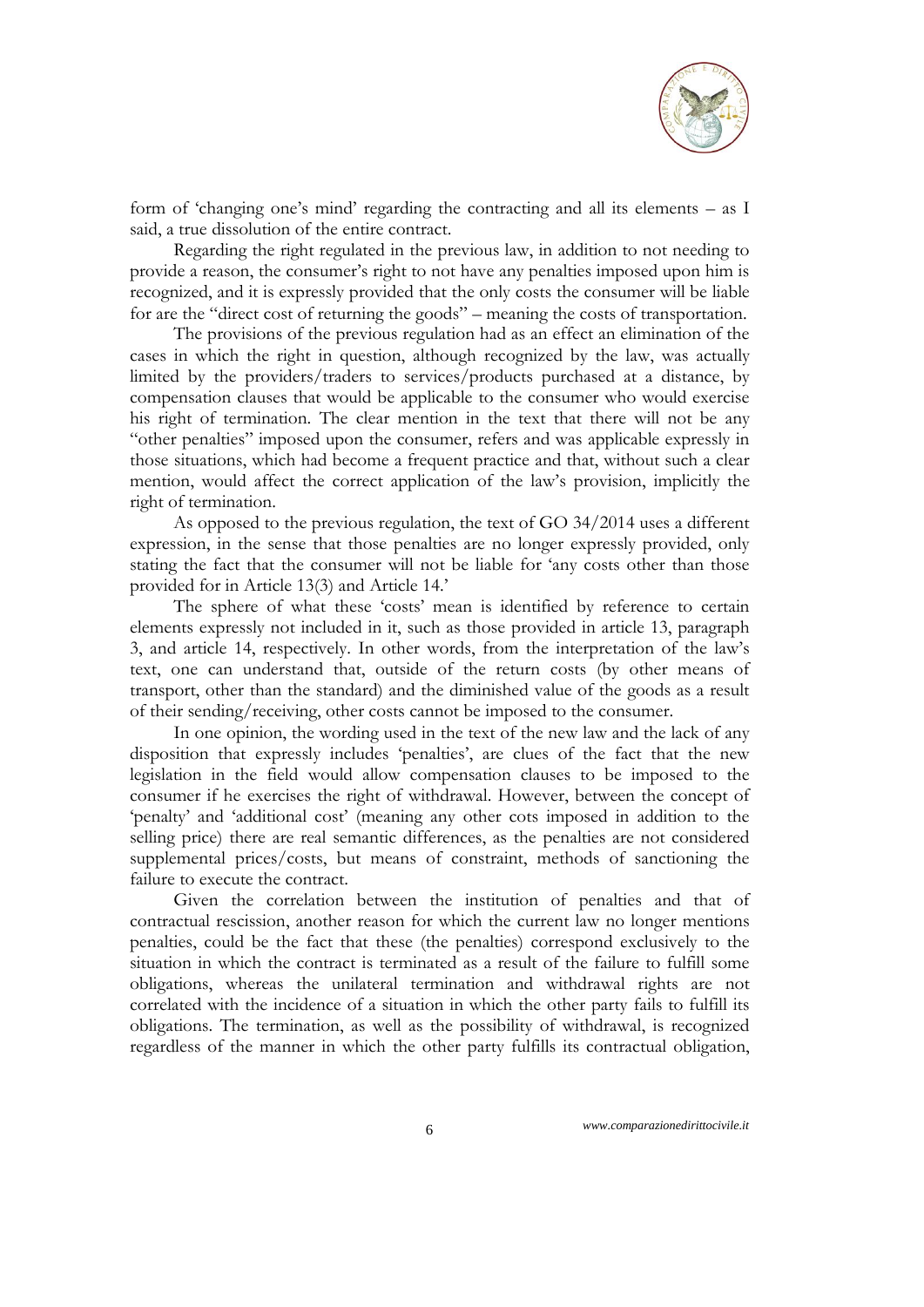

and it is understood that any consumer will be able to exercise this right, including in the case in which the other party fulfills its obligations completely, this being the most frequent situation. The effect is specific, as I've mentioned before, and extends to the origin of the contract, being equivalent to a withdrawal of consent.

Another difference between the previous legislation and the new one is the fact that the new law no longer considers diminished value costs as costs that CANNOT be imposed. Through an interpretation per a contrario, it is clear that these types of costs can be imposed to the consumer and it's important to note that the text does not refer to the costs of the diminished value owed by returning the product, but to the costs of diminished value resulting from product handling, an action that, without a doubt, is made not only upon return, but upon sending the product as well. In other words, if a product that was purchased online is subject to transportation and multiple handovers until the consumer receives it and, as a direct result of these actions, the product's sale value is diminished, the only person who will bear the price difference will be the consumer; although the handling obligation and its risks are borne, at least in principle, by the seller, until the date of receipt.

# **4. Calculation of the period of termination/withdrawal. Expansion. Forfeiture.**

**4.a** The previous law provisioned 10 working days for exercising the right of termination. The modification incurred by the transposition of Directive 2011/83 indicate a term of 14 days without any mention regarding their type – working or calendar, and it is important to find out and see how this difference in the number of days is explained, and what effects it has on the calculations of the related periods.

A first certainty is the fact that, in certain situations, the 10 working days that the previous legislation mentioned, actually represented 14 calendar days. For example, if we consider the day of October  $10<sup>th</sup>$ , 2014 as a starting day, the termination period would expire, according to the previous legislation, on the 23<sup>rd</sup> of the same month. Given this example, the termination period of 10 working days means, in actuality, 14 calendar days – if we take into consideration the starting date, October  $10^{th}$ , as well as the expiration date, October  $23^{rd}$ .

Since I noted earlier that the equivalence of the 10 working days in 14 calendar days does not have a general nature, it needs to be mentioned that there are situations in which those 10 working days are "translated" into only 12 calendar days; an example would be the case in which the calculation is made with a starting date on November  $10<sup>th</sup>$  and an expiration date on November  $21<sup>st</sup>$ , 2014.

The first aspect that can be noticed is that, without a doubt, in real-life application, these periods could be longer or shorter for certain consumers, with the possibility that the trader/service provider to intentionally inform or establish the contract conclusion date, or the date on which the product was received, the fist day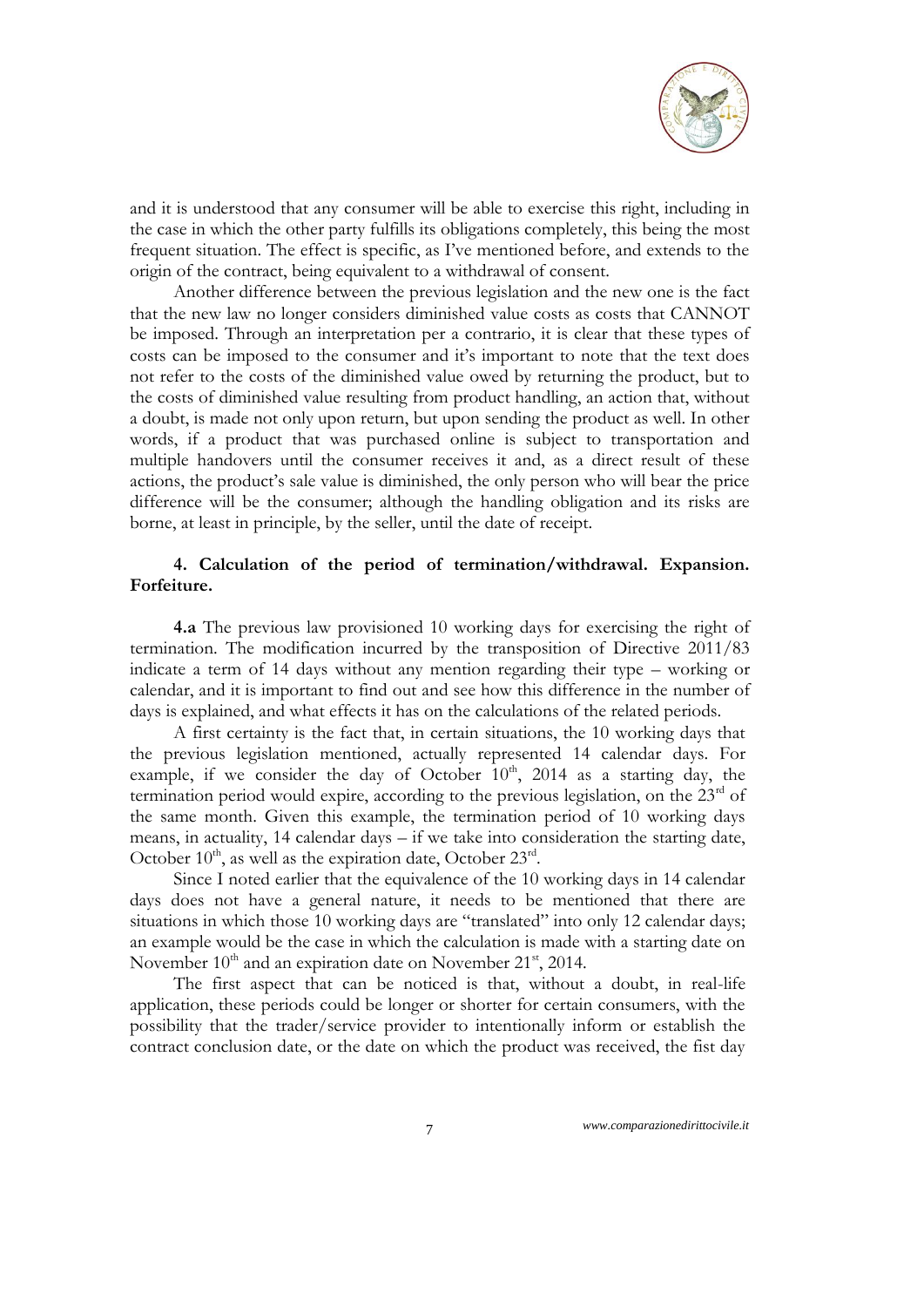

of the week, and not the last; this would have the purpose of allowing the consumer's right to expire after 12 calendar days, not 14.

There is another fact that needs to be taken into account: in addition to the non-working days at the end of each week (Saturday and Sunday) each state's legislation recognizes as non-working days, religious or national holidays that cannot be taken into account when establishing the period for the right of unilateral termination. Therefore, if in addition to those two Saturdays and two Sundays after the beginning of the withdrawal period, one or more national holidays occur, the number of working days can even exceed 14 calendar days. A concrete example is one in which the period calculated from the starting date of November 28<sup>th</sup>, until December  $12<sup>th</sup>$ , 2014; this period, in addition to the two Saturdays and Sundays, also includes the date of December  $1<sup>st</sup>$  (Romania's Great Union Day), which is also considered a non-working day. In this situation we are dealing with 15 calendar days, in which the consumer would have had the right to submit his withdrawal request.

If we take this aspect into account and we consider that, at least at an initial interpretation, the 14-day term that is mentioned in GEO 34/2014 in reality represents 14 calendar days, we could conclude that the purpose of this modification is to make the calculation rule **more uniform and independent of the incidence of days considered non-working in some Member States and working in others.**

Therefore, for an online store that sells products in both Romania, as well as Italy, for example, according to the new legislation, regardless of the date on which the calculation starts, and regardless of the number of national days recognized by only one of these two countries, the withdrawal period is the same and will expire within **14 days** from the contract's conclusion, or **from the date on which the product is received.**

The new legislation establishes a much wider variety of starting dates than the ones indicated above, according to article 9, paragraph (2), but what I truly wanted to emphasize is the fact that, in actuality, this modification does not regard the concrete number of days, this remaining somewhat the same, but a uniform interpretation as to what a withdrawal period is, regardless of the consumer's citizenship, the sellers location, or the incidence of several non-working days in certain periods of the year.

| GO 130/2000                                                                             | GEO 34/2014                                                                               |
|-----------------------------------------------------------------------------------------|-------------------------------------------------------------------------------------------|
|                                                                                         | <b>The period of 10 days</b> provided for Article 9. (2) Without prejudice to Article 10, |
| exercising this right shall begin:                                                      | the withdrawal period referred to in                                                      |
|                                                                                         | paragraph (1) shall <b>expire</b> in 14 days from:                                        |
| a) in the case of goods, from the day of                                                |                                                                                           |
| <b>receipt</b> by the consumer where the                                                | (a) in the case of service contracts, the day                                             |
| obligations laid down in Article 4 have been $\vert$ of the conclusion of the contract; |                                                                                           |
| fulfilled;                                                                              | (b) in the case of sales contracts, the day on                                            |
|                                                                                         | which the consumer or a third party other                                                 |

*www.comparazionedirittocivile.it*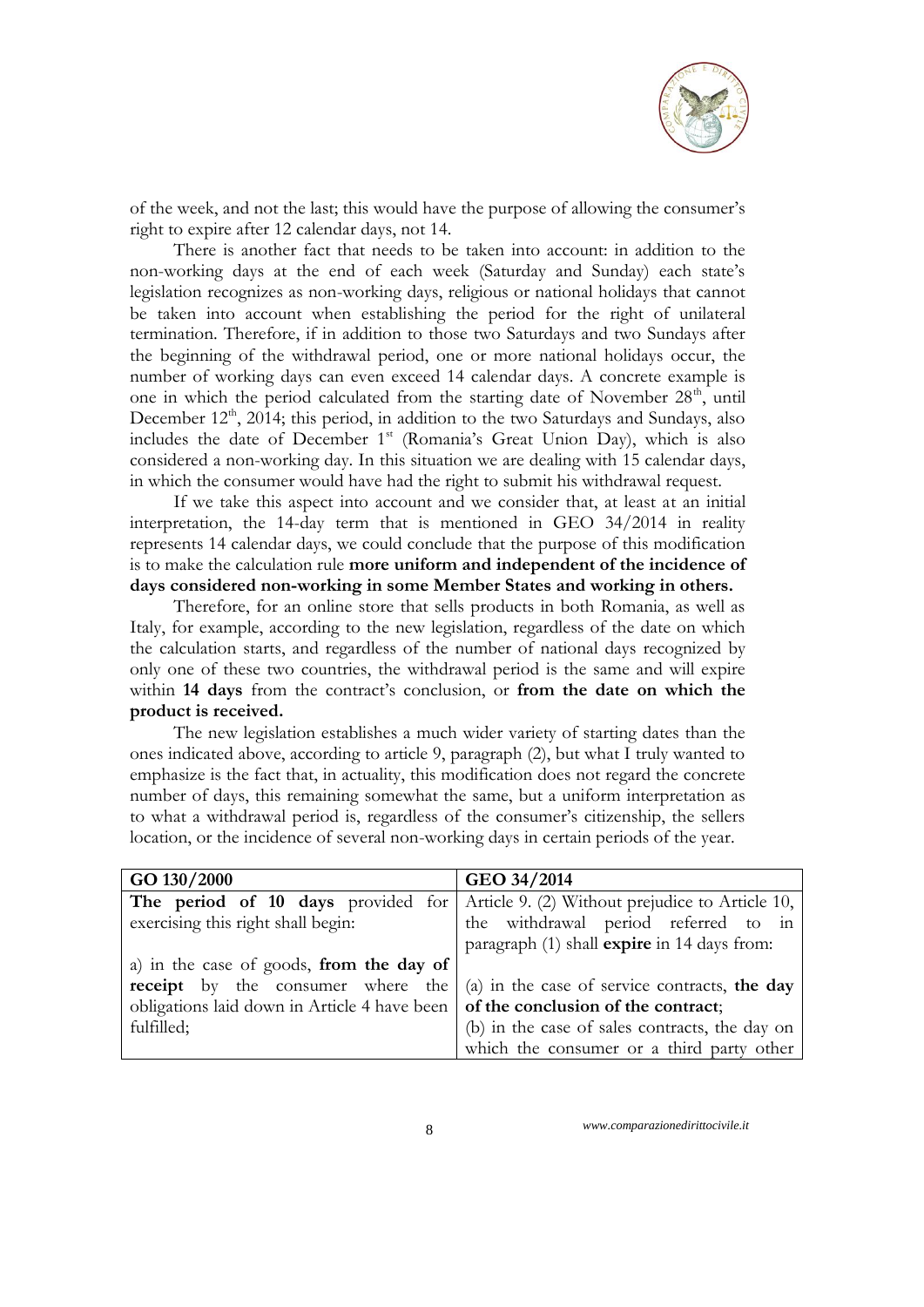

| b) in the case of services, from the day of | than the carrier and indicated by the                                                                                                                                                                                                                                                                |
|---------------------------------------------|------------------------------------------------------------------------------------------------------------------------------------------------------------------------------------------------------------------------------------------------------------------------------------------------------|
| conclusion of the contract or from the      | consumer acquires physical possession of                                                                                                                                                                                                                                                             |
| day on which the obligations laid down      | the goods or:                                                                                                                                                                                                                                                                                        |
| in Article 4 were fulfilled, provided that  |                                                                                                                                                                                                                                                                                                      |
| this period does not exceed 90 days.        | (i) in the case of multiple goods ordered by<br>the consumer in one order and delivered<br>separately, the day on which the consumer or<br>a third party other than the carrier and<br>indicated by the consumer<br>acquires<br>physical possession of the last good;                                |
|                                             | (ii) in the case of delivery of a good<br>consisting of multiple lots or pieces, the day<br>on which the consumer or a third party other<br>than the carrier and indicated by the                                                                                                                    |
|                                             | consumer acquires physical possession of                                                                                                                                                                                                                                                             |
|                                             | the last lot or piece;                                                                                                                                                                                                                                                                               |
|                                             | (iii) in the case of contracts for regular<br>delivery of goods during defined period of<br>time, the day on which the consumer or a<br>third party other than the carrier and<br>indicated by the consumer acquires physical<br>possession of the first good;                                       |
|                                             | (c) in the case of contracts for the supply of<br>water, gas or electricity, where they are not<br>put up for sale in a limited volume or set<br>quantity, of district heating or of digital<br>content which is not supplied on a tangible<br>medium, the day of the conclusion of the<br>contract. |
|                                             | (3) the <u>contracting parties shall perform their</u><br>contractual obligations during the withdrawal<br>period in accordance with this emergency<br>ordinance.                                                                                                                                    |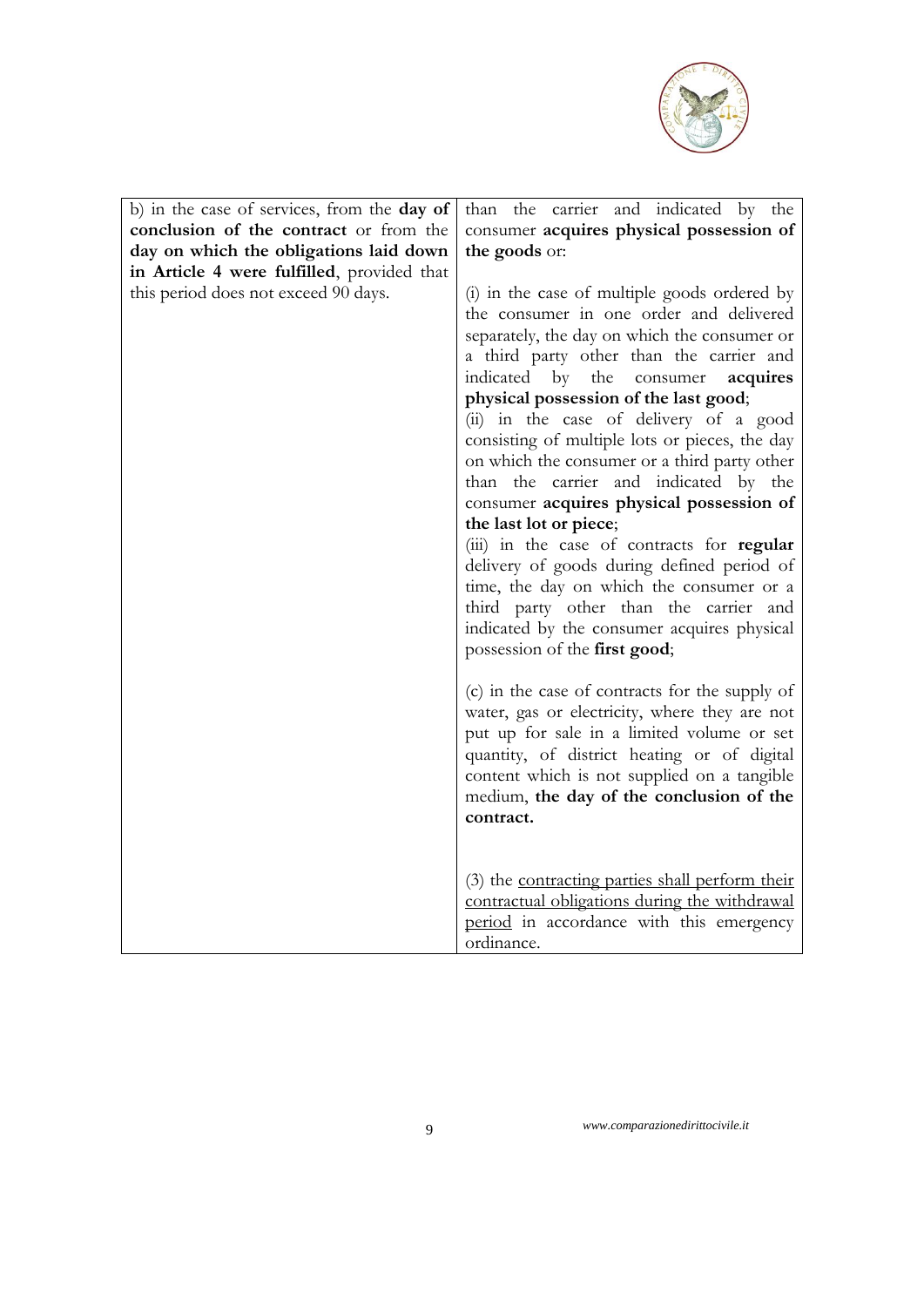

# **4.b**

| of information of the<br><b>Omission</b>    | Article 10. Omission of information of the       |
|---------------------------------------------|--------------------------------------------------|
| consumer                                    | consumer                                         |
| Article $7(2)$ In the event in which the    | (1) If the trader has not provided the           |
| trader has <b>failed</b> to transmit to the | consumer with the information on the right of    |
| consumer the information provided in        | withdrawal as required by point (h) of Article   |
| Article 4, the term for the unilateral      | $6(1)$ , the withdrawal period shall expire 12   |
| termination of the contract in of 90 days   | months from the end of the initial withdrawal    |
| and it shall begin:                         | period of 14 days.                               |
| a) for products, from the day of receipt by |                                                  |
| the consumer;                               | (2) If the trader has provided the consumer      |
| b) for services, from the day of the        | with the information provided for in             |
| conclusion of the contract.                 | paragraph (1) of this Article within 12 months   |
|                                             | from the day referred to in Article $9(2)$ , the |
| $(3)$ If during the period of 90 days the   | withdrawal period shall expire 14 days after     |
| information provided in Article 4 are       | the day upon which the consumer receives         |
| provided to the consumer, the period of     | that information.                                |
| 10 working days for the unilateral          |                                                  |
| withdrawal of the contract shall begin      |                                                  |
| from that moment.                           |                                                  |

In order to calculate the period in which the right of termination could have been be exercised, the text from GEO 130/2000 indicated as a starting point, in Article 7, the day on which the products were received, in the case of product sale, and the date of the conclusion of the contract, in the case of services, respectively. As I mentioned in the previous point, the current legislation awards more importance to identifying as many instances of contracting with consumers as possible, other starting dates being established as well, according to the nature of the product/service and the type of contracting – Article 9 (2), as it can be seen in the above table.

But what is important to analyze in the context of these articles that have been subject to an obvious modification from GO 130/2000, is that **extension of the termination/withdrawal period** in the case of failure to inform the consumer, which, in it's initial form, was of 90 days and in GEO 34/2014 became 12 months.

In order to understand the changes and the effects of the new regulation, I considered it appropriate to relate to the provisions of the previous law, namely Article 7 paragraphs (2) and (3).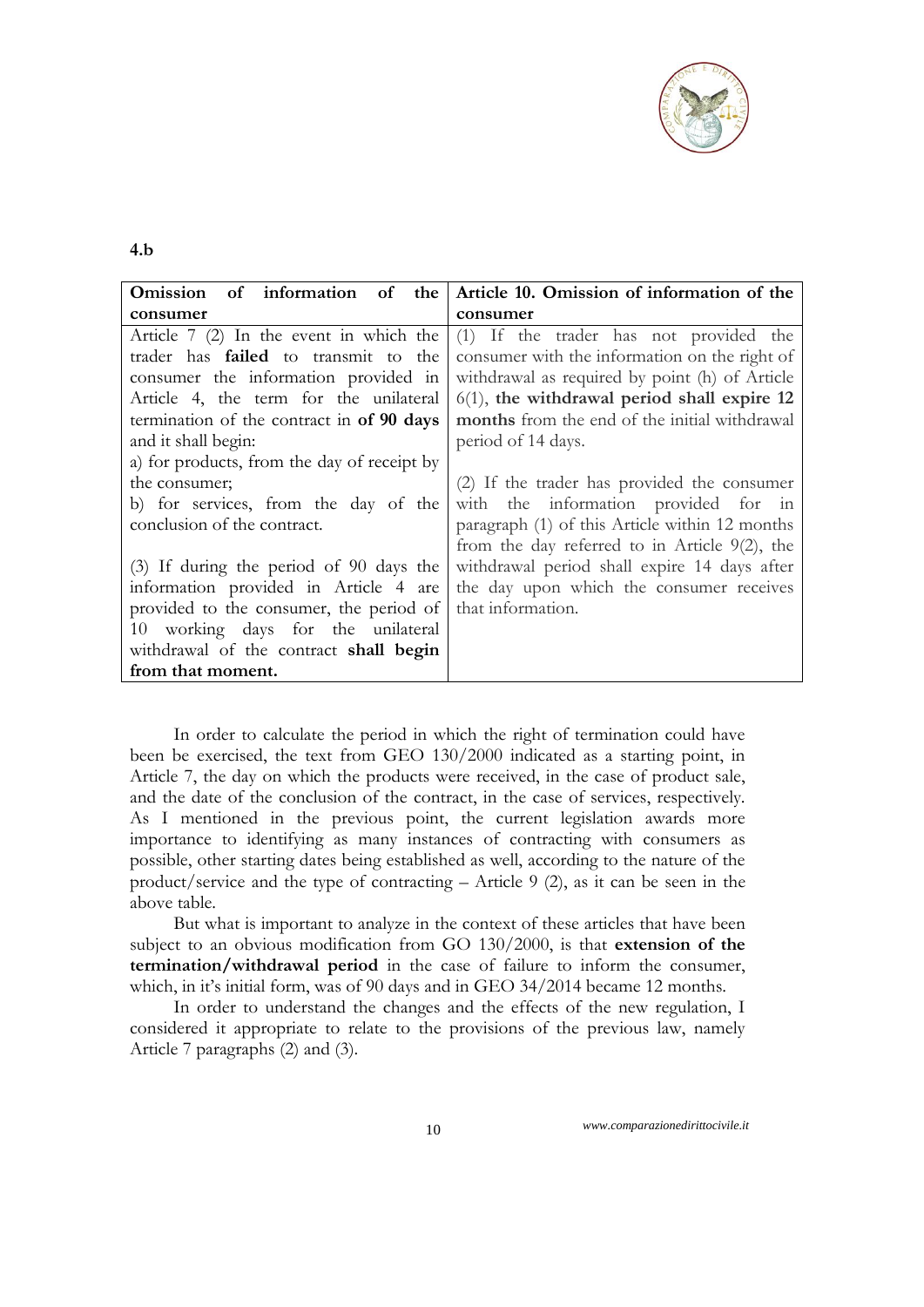

Paragraph 2 of Article 7 mentions a first exceptional situation from the 10 working-day rule of unilateral termination, the legislator establishing that, in the case **in which the seller or the provider omitted to inform the consumer in accordance with Article 4, the termination period was extended to 90 days**. As an **apparent** sanction for the trader, in the case in which he would fail to fulfill his obligations of information, the consumer would have benefitted of far more days than the 10 working days established as a rule. I emphasized "apparent" because, for a correct interpretation, we need to take into account not only the text of paragraph 2, but also the provisions of the entire normative act, as a whole; in this case the corroboration with the following paragraph (3) is relevant, where it is mentioned that, in the case in which the information occurs during the 90-day period, 'the 10 day period shall begin from that moment.'

In other words, the so-called penalty for late information was NOT applied in the case in which the seller/provider would have informed the consumer within the 90-day period following the contract's conclusion, because, as it is clearly mentioned in the text, in this situation, **the termination period is still 10 working days, and not 90**. Even if the seller fails to notify the consumer correctly, and only does so on day 89, for example, the termination period will be the same, 10 working days, calculated, it's true, from the moment of complete transmission of the information.

Moreover, and considering paragraph 2 from the interpretation of which we started, only the consumer who is not notified at all, or who is notified with a delay greater than 90 days, will benefit from the extension of the 90-day period, this second paragraph applying only in those situations that are not regulated through paragraph 3.

In other words, the 90-day period that the text was referring to was more of an advantage for the seller/provider, practically acting similar to an additional grace period awarded to him, in order to fulfill the obligation from Article 4, that of informing the consumer.

The only circumstances in which the consumer would have benefitted from an extension of the termination period, being the ones in which the seller failed to inform him at all, or informed him with a delay greater than 90 days.

Compared to the concrete situation, it is understood that the circumstance in which the seller does NOT inform the consumer at all, cannot be taken into consideration; it can be assumed that the second paragraph of Article 7 is applicable only in the situation in which the consumer is informed with a delay of more than 90 days. But this situation, although it would apparently create an advantage for the consumer, is also inequitable because, according to the rules established in paragraph (2), **the 90 days are calculated from the date on which the product is received**.

In other words, although the seller fulfills his own obligations with a delay of over 90 days, the consumer still does not benefit from the entire 90-day period in which he can exercise his right of termination; the reason is because the calculation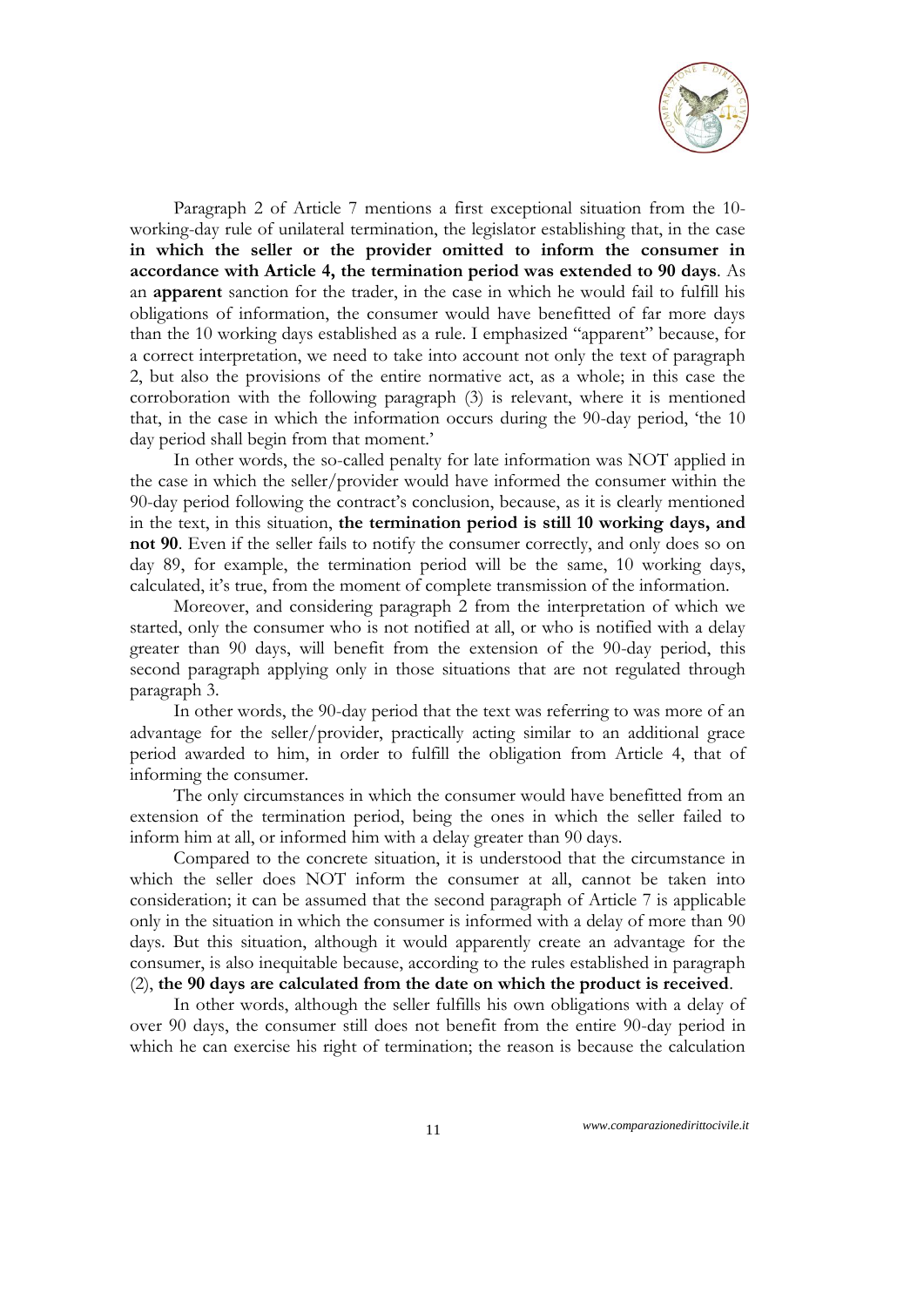

of this period considers a date that most likely occurred at the same time as the contracting date. For the sake of the explanation's relevance, we will consider the concrete case of a service provider who has a delay of information greater than 90 days, however, fulfilling his obligation on day 150, calculated from the date of the contract's conclusion.

Although we are dealing with a clear situation in which the consumer is at a disadvantage – the 90 days mentioned in paragraph (2), of which the consumer should have benefitted in a compensatory manner, in the event in which the obligation of information went unfulfilled for a period longer than 90 days – are purely theoretical, as in most cases the consumer cannot benefit from this so-called extension period. Considering the concrete case, as the one above, due to those 150 days that passed from the contract's signing date (which means the delay is greater than 90 days), from an initial interpretation, one can assume that that consumer is no longer even entitled to formulate a withdrawal request, because those 90 days have already expired, since they are calculated from the date of the conclusion of the contract, and not from the date of information.

Somewhat unjustified, in the worst case scenario – that in which not only there is a delay longer than 90 days, but a complete omission (if one can call it that) of the information – not only that it is not translated as a penalty to the trader, but also robs the consumer of the possibility to exercise his right of withdrawal.

One can argue that beyond the 90-day limit, there was actually no right of termination, regardless of the contractual behavior of the trader.

In another opinion, one could say that it is somewhat equitable to not award any additional benefit to the consumer, including, evidently, the benefit of exercising his right of termination after a period greater than 90 days, arguing that the contracting period is long enough, and the performance of the other party is consistent enough to consider the contract as being accepted by both parties. Still the right of termination shouldn't have been correlated with the existence, or nonexistence of the trader's performance, as the purpose is the protection of the consumer, regardless of the fulfillment of any obligation by the other party. **Moreover, the text was also talking about a so-called extension of the termination/withdrawal period.**

So, in actuality, under the previous legislation, there was no penalty system against a trader that failed to fulfill his obligations and, on the contrary, there was a very clear provision that awarded him an additional benefit, namely, the right to present the information necessary for the contracting with a delay of 90 days compared to the conditions given in Article 4.

#### **The new law**

Compared with the text of the old law, it's obvious that we are dealing with at least one modification namely the extension of the 90-day period to 12 months, in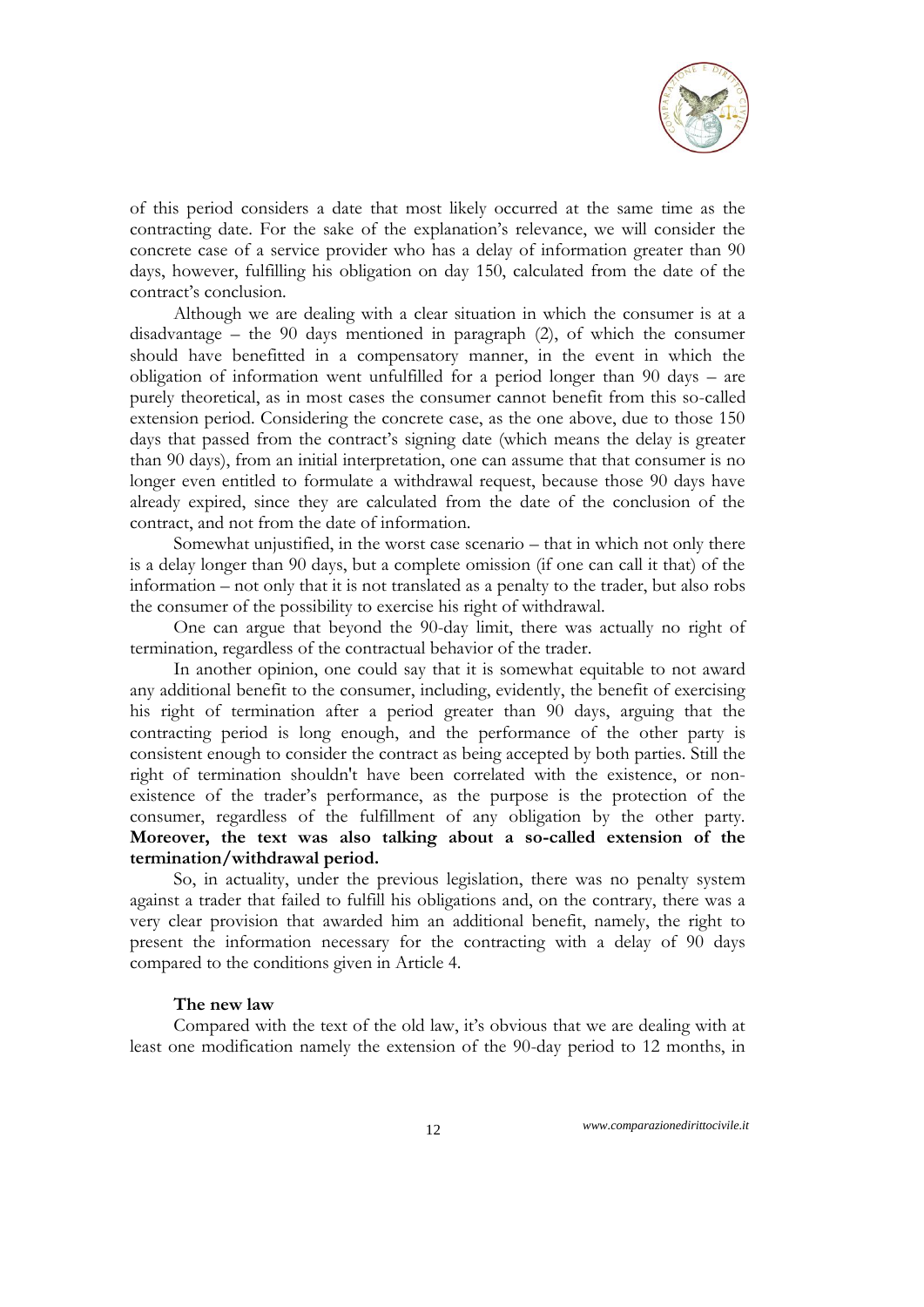

the case in which the trader fails to inform the consumer (in the new law, the term 'trader' is substituted with the term 'professional'). We will not be talking about an extension of the right of withdrawal in this case either, as the provisions of the new law have largely the same normative scheme that was under consideration for the right of termination.

#### **What are the specific changes?**

- the term. Similarly to Article 7, paragraph (2) and (3) from GO 130/2000, the provisions of paragraph (1) of Article 10 from GEO 34/2014 establish the conditions under which the right of withdrawal can be exercised in the event of failure to inform, or delayed information of the consumer. A withdrawal period that expires in 12 months, from the end of the initial period of 14 days, is provisioned.

Paragraph (2) of the same Article 10 regulates the situation in which the information is transmitted toward the consumer, but with a delay that cannot exceed 12 months. Because paragraph (2) refers to the particular case of omission to inform within a certain period, we will consider that, as in the previous law, paragraph (1) involves a larger, general, sphere of applicability, which excludes the situation presented in paragraph (2). In other words, in relation to the special text of paragraph (2), the only interpretation of paragraph (1) is that the text takes into account the situation of omission (the complete lack of information) or of a delay that is greater than 12 months.

**The method of calculation** of the applicable period, in the case of failure of information, is slightly modified from the previous situation.

The withdrawal period is considered to expire in 12 months from the end of the initial period of 14 days. For this first situation mentioned in paragraph (1) of Article 10, we will consider the concrete case of a transaction concluded on June  $16<sup>th</sup>$ , 2013, for which the so-called withdrawal period would expire on June  $30<sup>th</sup>$ , 2014 (June  $16<sup>th</sup> + 14$  days + 12 months). As previously shown, this paragraph is solely applicable in the situation in which the trader does not inform the consumer AT ALL, or he transmits the information with a delay greater than 12 months. Therefore, for a service transaction concluded on June  $16<sup>th</sup>$ , 2013, the withdrawal period expires on June  $30<sup>th</sup>$ , 2014, regardless of whether the consumer was informed with a (maximum) delay of 14 days over the 12 months, or NOT AT ALL.

So, compared to the previous legislation, that resulted in an absence of the right of termination in the cases in which the notification was delayed more than 90 days, in the current regulation, an additional 14 days are granted in which the consumer can exercise his right of withdrawal. In other words, even in the worst case of omission to inform the consumer, he still has the possibility to withdraw from the contract, but in a period that cannot be longer than14 days, if, of course, the actual